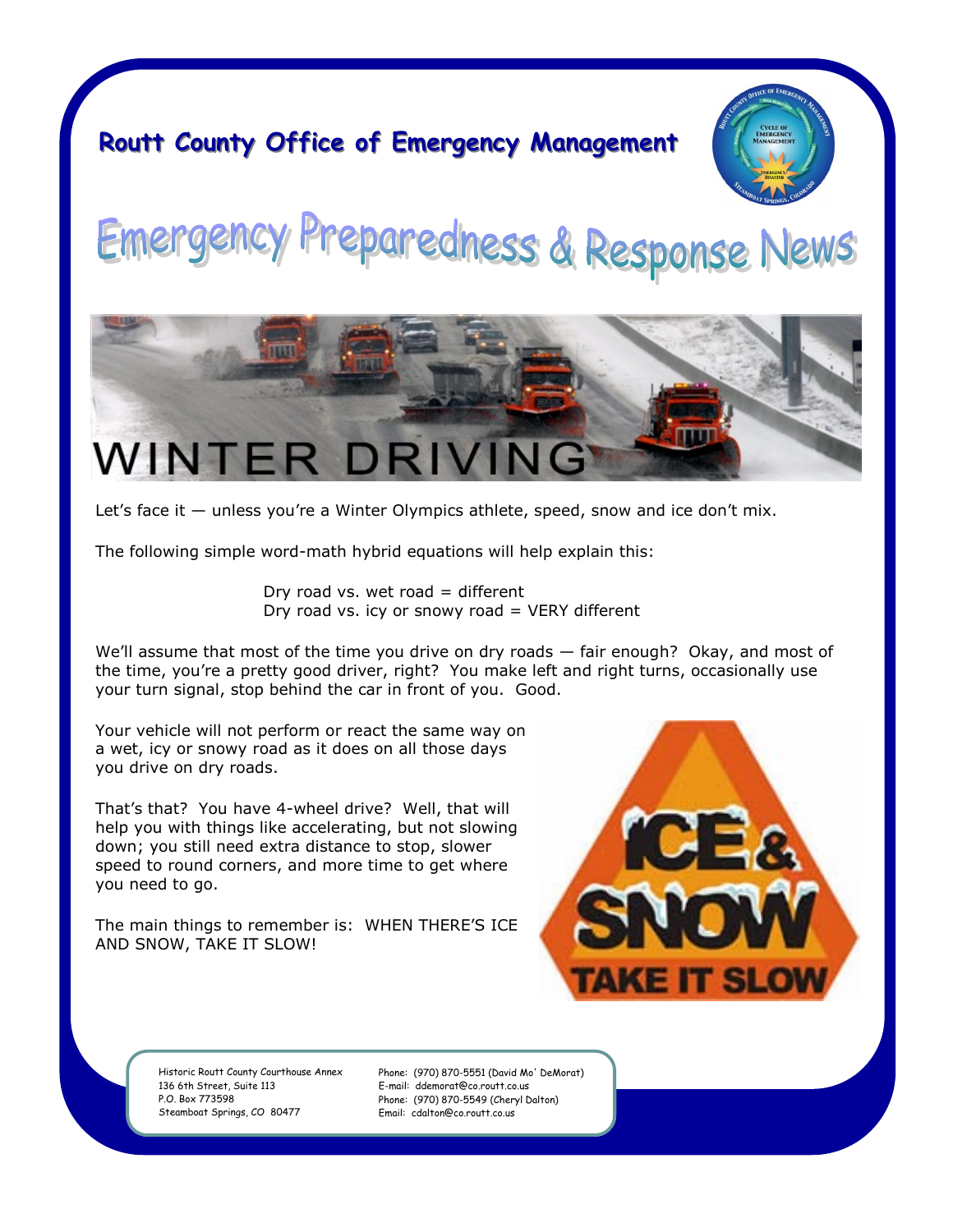## Emergency Preparedness & Response News

#### **Don't Crowd the Plow**

Cleaning the roads… snowplows do great things! Occasionally they'll do kind of annoying things like shoving all that icy, wet, chunky snow from the street right onto your driveway apron that you just finished shoveling. But that's the exception, not the rule, right?

These beasts of the road need room to do their work properly. While you may think they're in your way, you are probably in theirs. And they're bigger, and they're throwing snow and debris, so you need to back off! Don't crowd the plow.

- Snowplows travel below the posted speed limit. Begin slowing down as soon as you see a snowplow.
- Stay well behind the snowplow. Don't tailgate and try not to pass. Operators cannot see directly behind their trucks. If you must pass, use extreme caution and beware of the snow cloud!
- 
- Do not pass in a snow cloud or until you can be sure the road ahead is clear of vehicles and snowdrifts.
- Snowplows and traffic cause light snow to swirl. It can become difficult or impossible to see the plow and the roadway, and also for the plow operator to see you.



- Be patient!
- Allow plenty of space to slow down.
- When there's ice and snow, take it slow.
- Give snowplows room to work—they are wide and can cross the centerline or shoulder.
- Never pass a snowplow on the right!! Some snowplows are equipped with a wing plow—an eight-foot extension on the right side of the truck.

 Keep back at least 200 feet. Plows aren't just removing snow. They may also be spreading sand or deicer on roads. Maintain a safe distance behind snowplows to avoid being sprayed with deicing material. Reduce speed when meeting a plow and move as far right as you safely can to prevent windshield damage.

 Snowplows frequently stop and back up, so give them plenty of room! (Don't crowd the plow!)

**Snowplows are on the road for your safety!**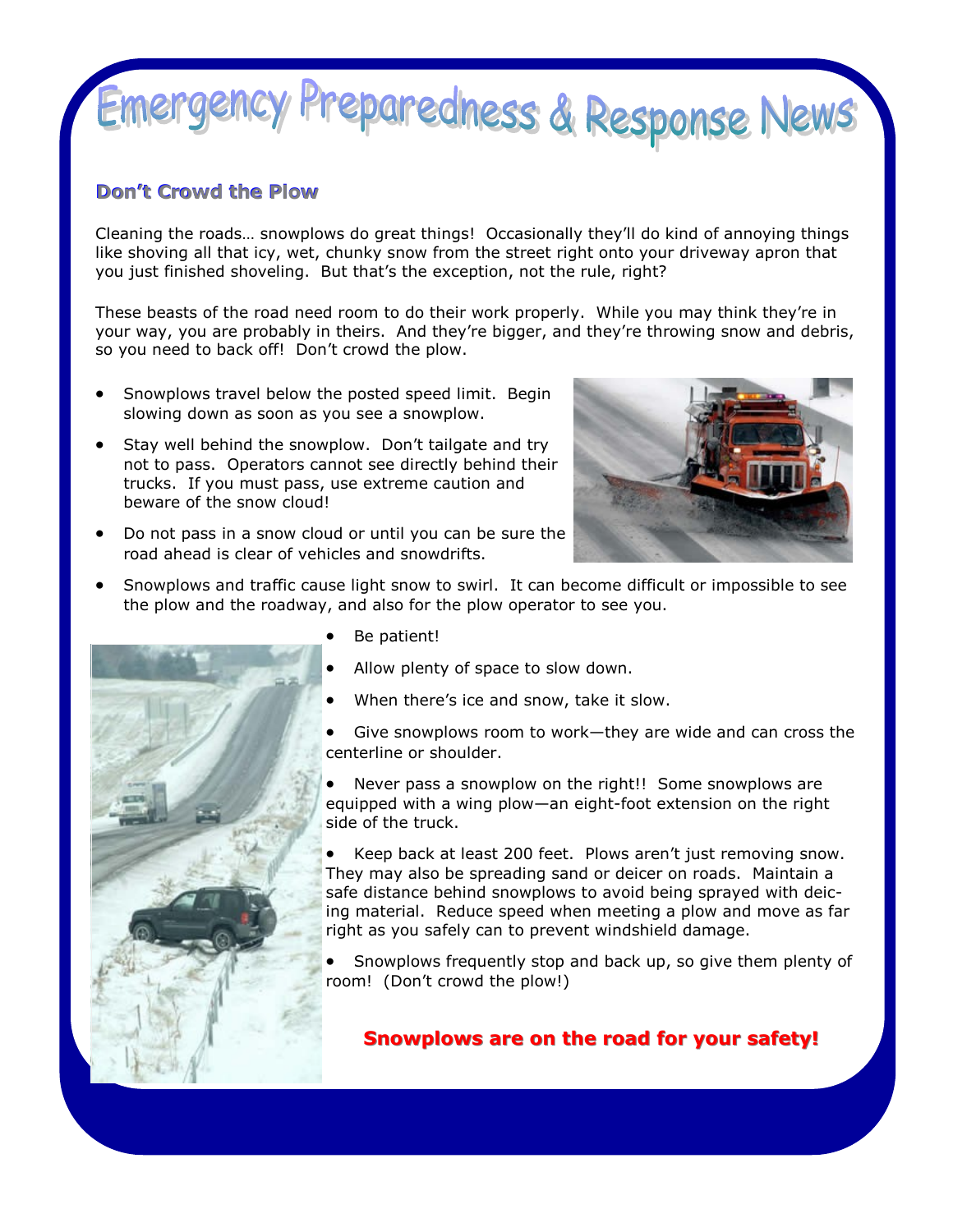

#### **Assembling a Winter Driving Safety Kit—Lists and Tips**

Winter driving demands our utmost attention and respect. Even if the conditions and weather forecast are favorable, it can all go very wrong in the blink of an eye. YOU MUST BE PREPARED!

A small patch of black ice, a brief white-out, a moment of inattention and you can find yourself stuck or off the road and waiting for assistance. Many people are under the mistaken impression this happens only during raging winter storms or when traveling a long distance from civilization – but that is often not the case.

As with everything else in life, preparation makes a difference. In this case it can mean the difference between survival and the unacceptable alternative. A few minutes gathering and preparing a winter survival kit is all it takes. Find one of those old backpacks lying around the house or apartment or buy a cheap one if necessary. Fill it with the following and you have a 'Grab-and-Go' survival kit!

You only have to do it once, you can do it as a favor or present for a loved one and it is completely portable so if you are traveling with someone else, take it along.

#### **Emergency Gear**

The complete itemized list appears below, along with a few suggestions for what to do should you be forced to wait for more than a few hours for assistance. But first let's break our Grab-n-Go kit into two sections: emergency gear and comfort and safety  $-$  for the short- or long-term.



You'll find most of these items around the house, then pick up a few others during your regular grocery run and complete the list with a visit to an outdoor adventure or camping shop.

These are the items that might help get you out of a situation and/or attract assistance. Every vehicle that travels more than a few miles in a Colorado winter should have a long-handled snow brush, a set of jumper cables, a tow rope or strap, and a proper first-aid kit.

But our Grab-n-Go kit also includes a flashlight and extra batteries, better yet one with hand crank recharging abilities, a shovel, a cell phone and 12-volt charging cord will be useful in some, but not all occasions or locations.

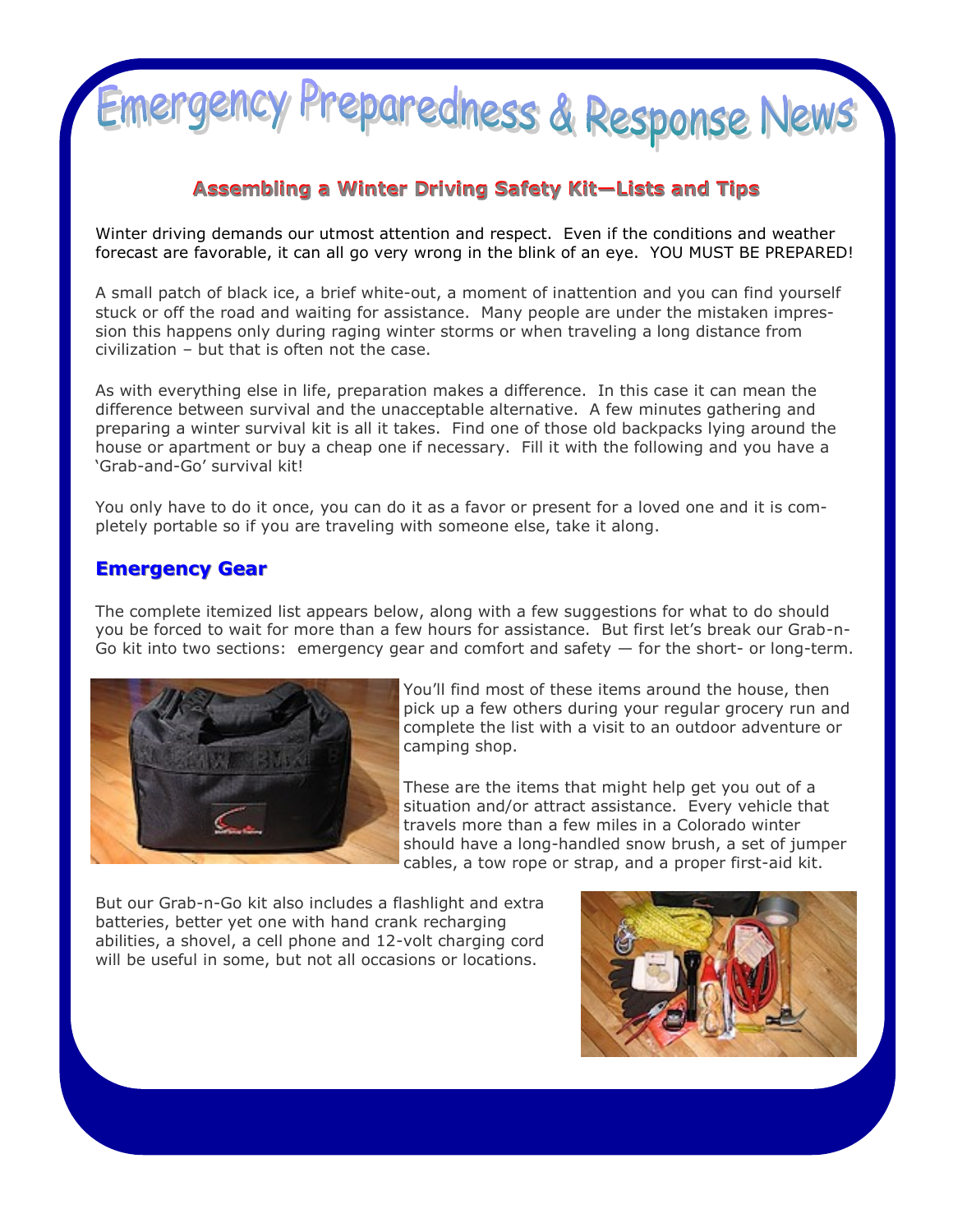

A bag of kitty litter can be an excellent way to create some traction on ice; and if you're stuck for awhile, absorb moisture and help eliminate odors resulting from "nature calls." Make up a basic tool kit consisting of a hammer, pliers, adjustable wrench, multi-purpose screwdriver, knife and roll of duct tape.

You want to draw attention to yourself and location, so take a couple of flares, a can of fluorescent paint or roll of bright-colored tape to help attract attention from air search and rescue teams. A small container of methyl hydrate (lock de-icer) can also be used to remove ice from metal or hard-plastic surfaces.

#### **Staying Warm and Dry**

Extra underwear and socks (old ones you were going to throw out), a couple of long-sleeve Tshirts (great for wrapping some of the solid objects in the kit to prevent rattling), boots, mitts, waterproof jacket or poncho, hat with ear warmers (fashion is not an issue), and a blanket. Should it be necessary to settle in for a longer duration, you will appreciate having two (2) deep metal cans… one in which to melt snow, heat water, and make soup; and a second to hold a candle to generate warmth.



A couple of big fat candles will be your best buddies as a source for light, heat, and to melt snow for drinking water. Of course you need to light them, so include a batch of strike-anywhere matches in a waterproof container.

A couple of energy bars, some beef or chicken jerky, and instant soup mix will help tide you over until you get to something a bit more substantial. You could pack a couple of bottles of water, but

be sure to provide room for expansion when they freeze. A roll of toilet paper will serve many purposes other than the obvious one.

And lastly, a few items we'll classify as miscellaneous: games and toys, if you have children; a pen (pencil is better in extreme cold) and a notepad; a small amount of money, including change in case you have access to a vending machine or pay phone; a map of the area where you are traveling (which will help you orient the location of noises and direction from which assistance will come); and a sports whistle to attract attention.

Throw the whole thing into the backpack or bag and into the trunk or cargo compartment. Hold it in place with a bungee cord  $-$  which may be useful for other purposes. Hopefully you will never need it, but if you do this slight extra effort and expenditure will be more than appreciated  $-$  it could save your life.